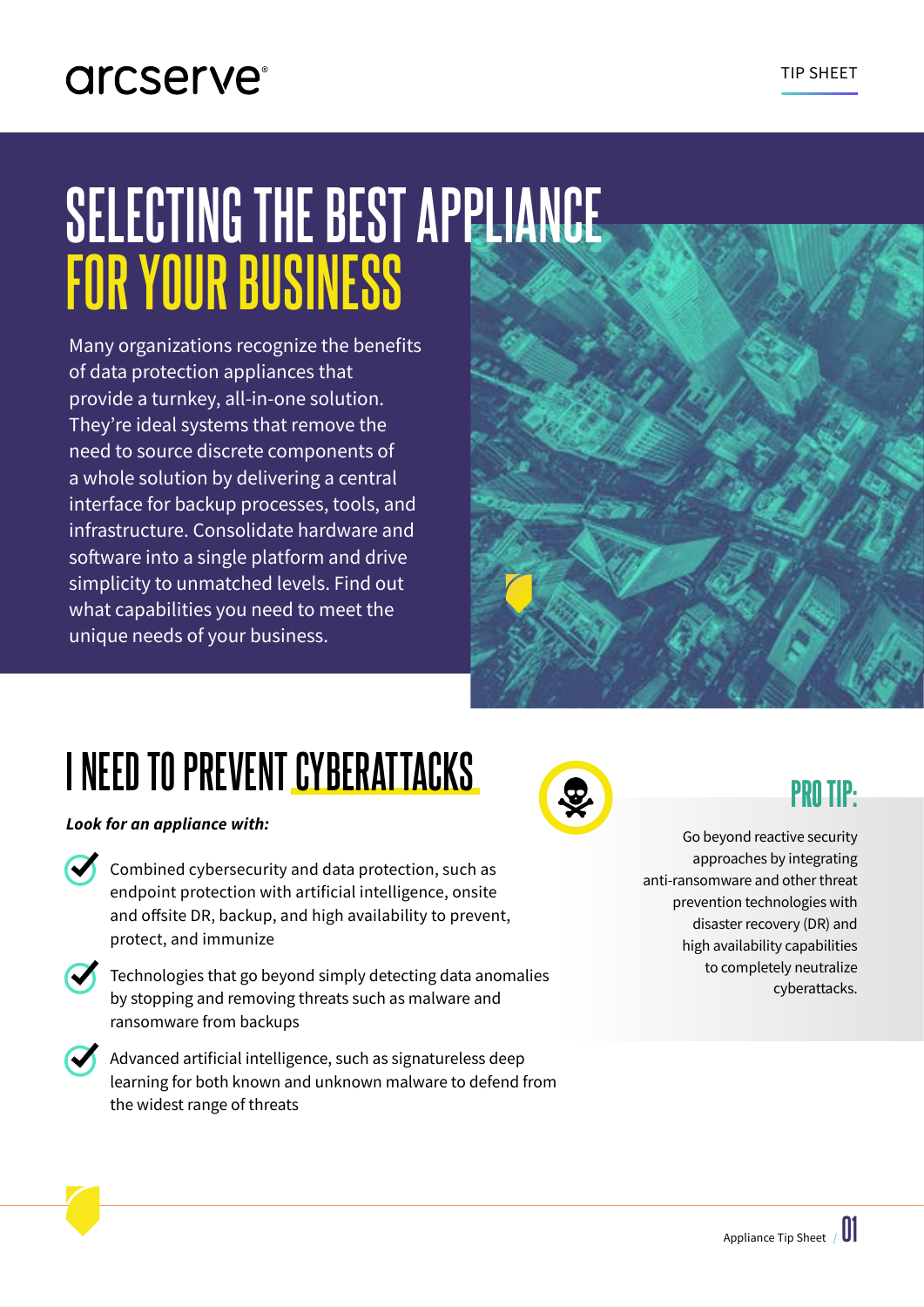### arcserve<sup>®</sup>

### **I NEED TO REMOVE THE "DO-IT-YOURSELF" ASPECT FROM MY DR STRATEGY**

*Look for an appliance with:*

- Turnkey backup, DR, high availability and cybersecurity capabilities that protect physical and virtual systems directly on the appliance, or in private and public clouds
	- High availability options for continuous data protection with automatic and push-button failover/failback to support missioncritical systems
	- Bundled flash-accelerated storage, robust server processing, high-speed networking and heterogeneous data protection software
- Support for onsite and offsite workloads, such as Windows, Linux, VMware vSphere, Hyper-V, Exchange, SQL, Office 365, Oracle Database and other applications, as well as workloads in Amazon AWS and Microsoft Azure

## **I NEED TO ENSURE RELIABILITY**

### *Look for an appliance with:*

- Integrated endpoint protection with advanced artificial intelligence (deep learning) to deliver unmatched protection against unknown malware, exploits, and ransomware
- Proven data protection software with instant VM and bare metal restore (BMR), local and remote virtual standby, application-consistent backup and granular restore, hardware snapshot support, and extensions delivering high availability and tape support
- Robust, high redundancy hardware with dual CPUs, SSDs, power supplies, HDDs and RAM
- Onsite hardware support in as little as four hours and next business day included



### PRO TIP:

Orchestrating a cohesive DR plan can be extraordinarily complex and costly, with most infrastructures requiring ten or more tools and/or vendors to meet SLAs across mission-critical, business-critical, and secondary systems and data.



Your team is tasked with assuring application availability and normal business operations in the wake of an IT outage, OS crash or wide-area disaster. The ideal appliance would be backed by endpoint security, reliable hardware, rapid onsite support and battle-tested data protection software.